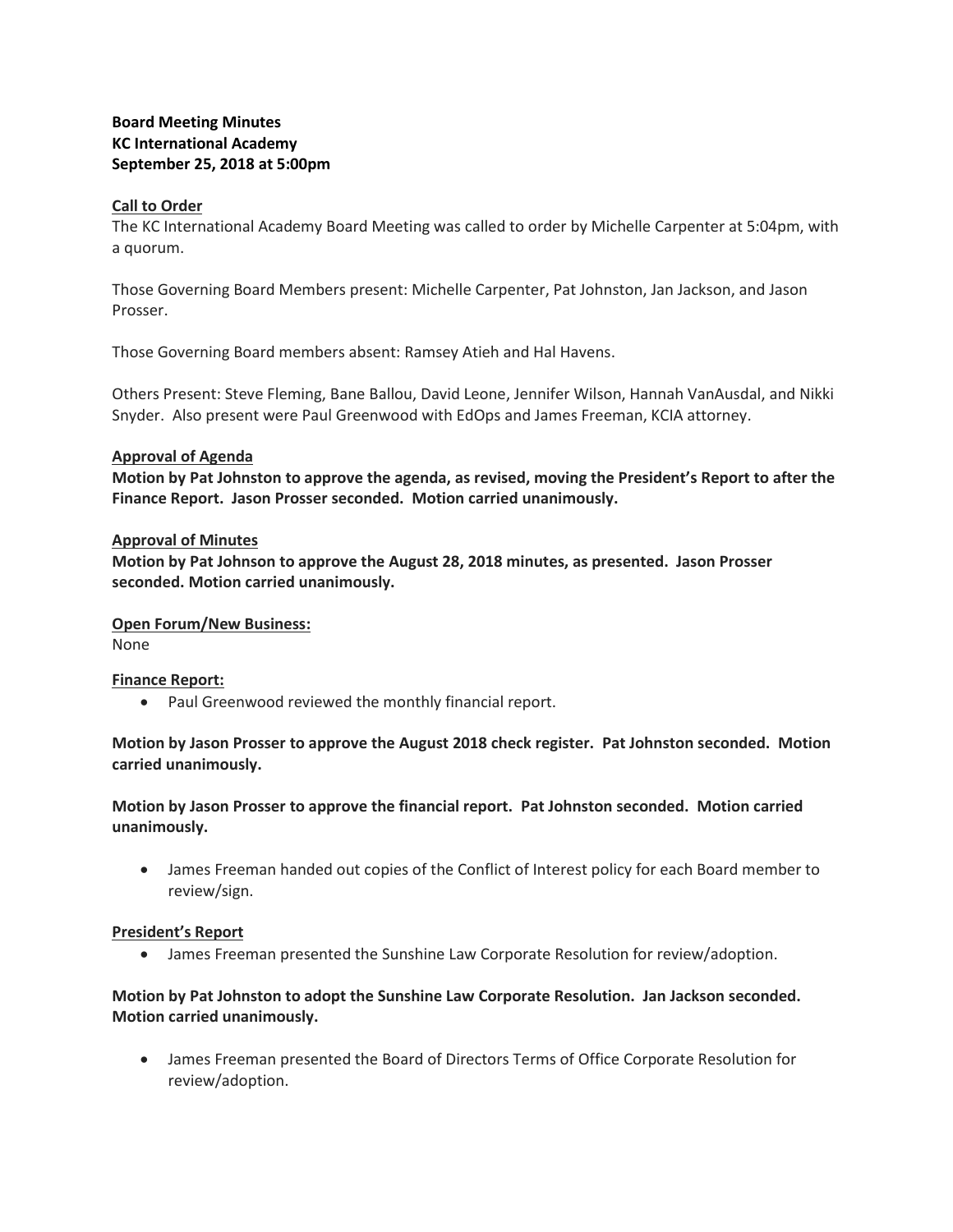**Motion by Pat Johnston to adopt the Board of Directors Terms of Office Corporate Resolution. Jason Prosser seconded. Motion carried unanimously.**

James Freeman presented the Record Custodian Corporate Resolution for review/adoption.

**Motion by Pat Johnston to adopt the Record Custodian Corporate Resolution. Jan Jackson seconded. Motion carried unanimously.**

James Freeman presented redlined Amended Bylaws for review/adoption.

**Motion by Pat Johnston to adopt the Amended Bylaws. Jason Prosser seconded. Motion carried unanimously.**

## **Superintendent's Report:**

- Jennifer Wilson reported on attendance and enrollment 625 currently enrolled; current 90/90 is 91.2%; FY18 90/90 is anticipated to be 92.6%, so all 10 APR points should be received.
- Annually, the Board must designate a Homeless Liaison, Foster Care Coordinator, and ELL Coordinator.

**Motion by Pat Johnston to designate the Director of Student Services as the Homeless Liaison. Jason Prosser seconded. Motion carried unanimously.**

**Motion by Pat Johnston to designate the Social Worker as the Foster Care Coordinator. Jason Prosser seconded. Motion carried unanimously.**

**Motion by Pat Johnston to designate the ELL Coordinator as the ELL Coordinator. Jan Jackson seconded. Motion carried unanimously.**

- Dr. Leone shared with the Board he is reviewing the application for KCIA to become an affiliate member of the Missouri State High School Activities Association (MSHAA). Affiliate members can choose the activities they participate in. He is initially looking at cross country, volleyball, and basketball.
- Nikki Snyder gave an update on volunteers and upcoming parent involvement events.
- MCPSA Conference is October 3-5, 2018. Board members registered are: Ramsey Atieh, Michelle Carpenter, Hal Havens, Jan Jackson, and Pat Johnston.
- Dr. Leone shared middle school is going well.
- Hannah VanAusdal gave an elementary school update. ClearTouch boards have been installed in Transitional Kindergarten through  $4<sup>th</sup>$  grade and have had a positive impact on teacher collaboration and student engagement.
- Dr. Fleming shared the charter renewal meeting will be October 1, 2018, at 10am. UCM will take a recommendation to their Board of Governors for approval.